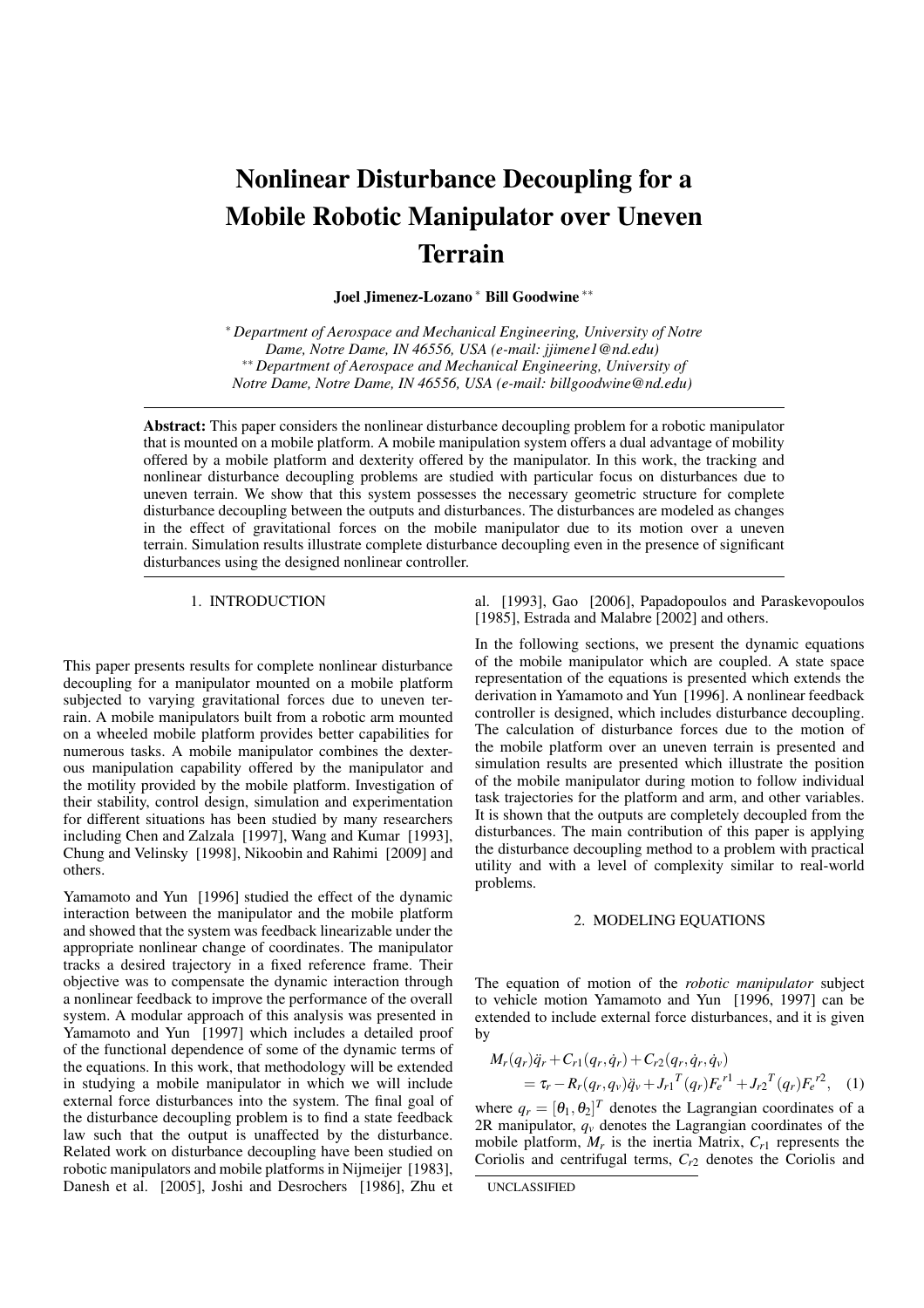centrifugal terms caused by the angular motion of the platform,  $\tau_r$  is the input torque/force for the manipulator,  $R_r$  is the inertia matrix which represents the effect of the vehicle dynamics on the manipulator,  $F_e^{r1}$  and  $F_e^{r2}$  are external force disturbance vectors on the center of gravity on each arm link and  $J_{r1}^T(q_r)$ and  $J_{r2}^T(q_r)$  is the task space Jacobian matrix of each arm link. Each term matrix/vector is presented in the Appendix.

The equation of motion of the *mobile platform* with a mounted manipulator Yamamoto and Yun [1996, 1997] including external force disturbances is given by

$$
M_{v1}(q_v)\ddot{q}_v + C_{v1}(q_v,\dot{q}_v) + C_{v2}(q_r,\dot{q}_r,q_v,\dot{q}_v) = E_v \tau_v - A^T \lambda - M_{v2}(q_r,q_v)\ddot{q}_v - R_v(q_r,q_v)\ddot{q}_r + E_v J_v^T(q_v)F_e^v, \quad (2)
$$

where  $q<sub>v</sub>$  denotes the Lagrangian coordinates of the mobile platform and will be described in the next section,  $M_{v1}$  and  $C_{v1}$ are the mass inertia and the velocity dependent terms of the platform, respectively,  $M_{v2}$  and  $C_{v2}$  represent the inertial term and Coriolis and centrifugal terms due to the presence of the manipulator,  $\tau_v$  is the input torque/force to the vehicle,  $E_v$  is a constant matrix,  $\lambda$  denotes the vector Lagrange multipliers corresponding to the kinematic constraints,  $R<sub>v</sub>$  represents the inertia matrix which reflects the dynamic effect of the arm motion on the vehicle,  $F_e^{\nu}$  is an external force disturbance vector on the mobile platform through its center and  $J_v^T(q_v)$ is the moving space Jacobian matrix for the mobile platform. Combining the velocity and inertia terms in Eqn. (1) and Eqn. (2), respectively, equations of motion of the wheeled mobile manipulator are simplified to

$$
M_r(q_r)\ddot{q}_r + C_r(q_r, \dot{q}_r, \dot{q}_v) = \tau_r - R_r(q_r, q_v)\ddot{q}_v + J_{r1}{}^T(q_r)F_e^{\ r1} + J_{r2}{}^T(q_r)F_e^{\ r2} M_v(q_r, q_v)\ddot{q}_v + C_v(q_r, q_v, \dot{q}_r, \dot{q}_v) = E_v\tau_v - R_v(q_r, q_v)\ddot{q}_r - A^T\lambda + E_vJ_v{}^T(q_v)F_e^{\ v},
$$

where  $C_r = C_{r1} + C_{r2}$ ,  $C_v = C_{v1} + C_{v2}$  and  $M_v = M_{v1} + M_{v2}$ .

## *2.1 Constraint Equations of the Mobile Platform*

The following notation will be used in the derivation of the constraint and dynamic equations, as is illustrated in Fig. 1.

- (1) For the mobile platform,  $(x_0, y_0)$  are the coordinates of the point  $P_0$  which is the intersection of the axis of symmetry with the driving wheel axis in the inertial frame, *b* is the distance between the driving wheels and the axis of symmetry,  $r$  is the radius of each driving wheel,  $\theta_r$  and  $\theta_l$  are the angular positions of the right and left driving wheel, respectively,  $\phi = r(\theta_r - \theta_l)/2b = c(\theta_r - \theta_l)$  is the heading angle of the mobile robot measured from *<sup>w</sup>X*axis,  $d$  is the distance from  $P_0$  to the center of mass of the platform,  $m_c$  is the mass of the platform without the driving wheels and *I<sup>c</sup>* is the moment of inertia of the platform without the driving wheels about a vertical axis through  $P_0$ .
- (2) For the manipulator,  $P_b = ({}^v x_b, {}^v y_b)$  are the coordinates of the base of the manipulator in the frame  $\Sigma_{\nu}$ ,  $\theta_1$  and  $\theta_2$ are the joint angles of the manipulator,  $l_1$  and  $l_2$  are the arm lengths, respectively,  $m_w$  is the mass of each driving wheel and *I<sup>m</sup>* is the moment of inertia of each wheel and the motor about the wheel diameter.

The mobile platform has two co-axial wheels driven by motors. There are three constraints to which the platform is subjected, one is that the platform must move in the direction of the axis of



Fig. 1. Geometry of the mobile platform and the mounted 2R manipulator.

symmetry, and the other two are rolling constraints, i.e. driving wheels do not slip. The constraint equations are given in matrix form as  $A(q_v)q_v = 0$ , where  $q_v = [x_0, y_0, \theta_r, \theta_l]^T$  and  $A(q_v)$  is given by

$$
A(q_v) = \begin{bmatrix} -\sin\phi & \cos\phi & 0 & 0 \\ -\cos\phi & -\sin\phi & cb & cb \end{bmatrix}.
$$
 (4)

# *2.2 State Space Formulation of Motion Equations*

The dynamics of the wheeled mobile manipulator are governed by Eqns. (3) and  $A(q_v) \dot{q}_v = 0$ . Since the platform velocity is always in the null space of  $A(q_v)$  Yamamoto and Yun [1996], from  $A(q_v) \dot{q}_v = 0$ , it is possible to define a vector of generalized coordinates  $\eta(t)$  such that  $\dot{q}_v = S(q_v)\eta(t)$ , where  $S(q_v)$  is a  $4 \times 2$  full rank matrix, whose columns are in the null space of  $A(q_v)$ . Thus  $\overline{r}$  $\overline{a}$ 

$$
S(q_v) = \begin{bmatrix} cb\cos\phi & cb\cos\phi \\ cb\sin\phi & cb\sin\phi \\ 1 & 0 \\ 0 & 1 \end{bmatrix}.
$$

Differentiating  $\dot{q}_v$ , substituting for  $\ddot{q}_v$  into the first equation in Eqns. (3) and multiply by  $S^T$ . Following a similar procedure for  $\ddot{q}_v$ , which is substituted into the second equation in Eqns. (3) results in the system of equations  $\overline{a}$ ·  $\overline{a}$ 

$$
\underbrace{\begin{bmatrix} S^T M_v S & S^T R_v \\ R_r S & M_r \end{bmatrix}}_{P} \begin{bmatrix} \dot{\eta} \\ \dot{q}_r \end{bmatrix} =
$$
\n
$$
\underbrace{\begin{bmatrix} -S^T M_v \dot{S} \eta - S^T C_v \\ -C_r - R_r \dot{S} \eta \end{bmatrix}}_{\xi} + \underbrace{\begin{bmatrix} S^T E_v & 0 \\ 0 & I \end{bmatrix}}_{D_1} \begin{bmatrix} \tau_v \\ \tau_r \end{bmatrix}}_{D_2} + \underbrace{\begin{bmatrix} S^T E_v J_v^T & 0 \\ 0 & 0 \end{bmatrix}}_{D_3} \begin{bmatrix} P_e \\ P_e \end{bmatrix} + \underbrace{\begin{bmatrix} 0 & 0 \\ 0 & J_{r1} \end{bmatrix}}_{D_3} \begin{bmatrix} 0 \\ P_e \end{bmatrix} \begin{bmatrix} 0 \\ P_e \end{bmatrix}.
$$

Using the state vector  $x = [q_v^T q_r^T \eta^T \dot{q}_r^T]^T$ , the system can be rewritten as

UNCLASSIFIED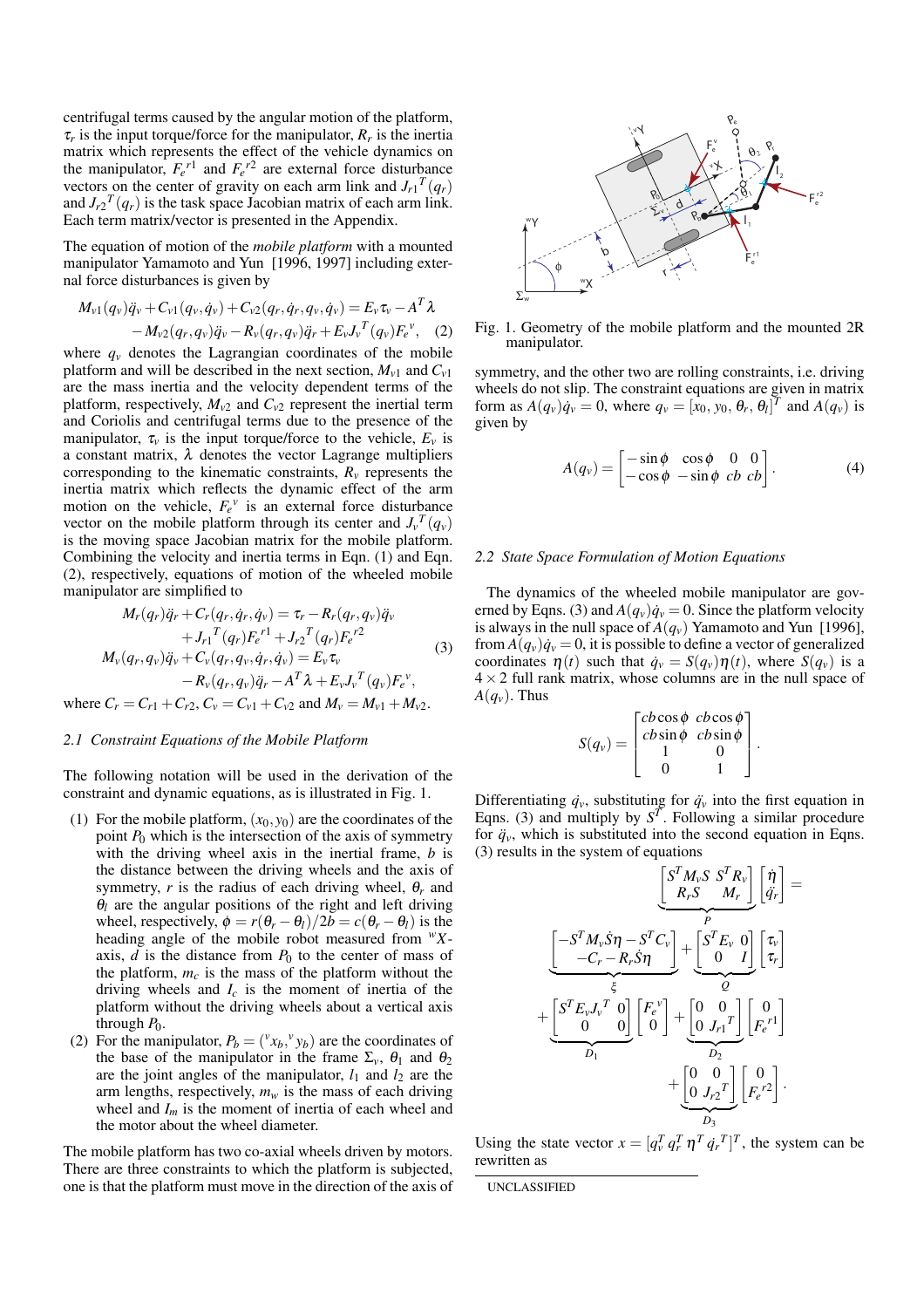$$
\dot{x} = \underbrace{\begin{bmatrix} S\eta \\ \dot{q}_r \\ P^{-1}\xi \end{bmatrix}}_{F(x)} + \underbrace{\begin{bmatrix} 0 \\ 0 \\ P^{-1}Q \end{bmatrix}}_{G(x)} \underbrace{\tau + \begin{bmatrix} 0 \\ 0 \\ P^{-1}D_1 \end{bmatrix}}_{P_1(x)} \omega_1 + \underbrace{\begin{bmatrix} 0 \\ 0 \\ P^{-1}D_2 \end{bmatrix}}_{P_2(x)} \omega_2 + \underbrace{\begin{bmatrix} 0 \\ 0 \\ P^{-1}D_3 \end{bmatrix}}_{P_3(x)} \omega_3,
$$

where  $\tau = [\tau_v \ \tau_r]^T$ ,  $\omega_1 = [F_e^{\ \nu} \ 0]^T$ , and  $\omega_2 = [0 \ F_e^{\ \ r1}]^T$  and  $\omega_3 =$  $[0 \tF<sub>e</sub><sup>r2</sup>]<sup>T</sup>$ . Hence, the state space form is

$$
\dot{x} = F(x) + G(x)\tau + p_1(x)\omega_1 + p_2(x)\omega_2 + p_3(x)\omega_3.
$$
 (5)

## 3. FEEDBACK CONTROL AND DISTURBANCE DECOUPLING

In this section, subsection 3.1 derives the output equations and follows Yamamoto and Yun [1996]. Subsection 3.2 includes disturbance decoupling results not presented in their work.

# *3.1 Output Equations*

The desired task trajectory for the endpoint of the manipulator *P<sub>e</sub>* in the frame  $\Sigma_w$  is given by

$$
{}^{w}P_e(t) = \begin{bmatrix} {}^{w}x_e(t) \\ {}^{w}y_e(t) \end{bmatrix}.
$$

The mobile manipulator shown in Fig. 1 has four inputs, two from the 2R manipulator and two from the mobile platform. We may have up to four output variables to be controlled. First, we select the output variables of the manipulator to be *Pe*, which represents the actual location of the end point of the manipulator. The coordinates of *P<sup>e</sup>* with respect to the platform coordinate frame  $\Sigma_{\nu}$  are given by

$$
{}^{v}P_{e} = \begin{bmatrix} {}^{v}x_{e} \\ {}^{v}y_{e} \end{bmatrix} = \begin{bmatrix} l_{1}\cos\theta_{1} + l_{2}\cos(\theta_{1} + \theta_{2}) + {}^{v}x_{b} \\ l_{1}\sin\theta_{1} + l_{2}\sin(\theta_{1} + \theta_{2}) + {}^{v}y_{b} \end{bmatrix},
$$

where the points  ${}^v P_e$  and  ${}^w P_e$  are related by

$$
{}^{w}P_{e} = {}^{w}P_{0} + R_{\phi} {}^{v}P_{e} = \begin{bmatrix} x_{0} \\ y_{0} \end{bmatrix} + \begin{bmatrix} \cos \phi & -\sin \phi \\ \sin \phi & \cos \phi \end{bmatrix} \begin{bmatrix} {}^{v}x_{e} \\ {}^{v}y_{e} \end{bmatrix}.
$$

The output variables for controlling the mobile platform are chosen next. The objective of the platform movement is to bring the manipulator into a preferred configuration. For this purpose, we pick the configuration with the maximum manipulability measure as the preferred configuration of the manipulator. The manipulability measure can be regarded as a distance measure of the manipulator configuration from singular ones at which the manipulability becomes zero. At or near a singular configuration, the endpoint of the manipulator may not easily move in certain directions. The effort of maximizing manipulability measure leads to keeping the manipulator configuration away from singularity. The manipulability measure for nonredundant manipulators  $w = l_1 l_2 |\sin \theta_2|$  Yoshikawa [1990], and is maximized for  $\theta_2 = \pi/2$  and arbitrary  $\theta_1$ . The endpoint of the manipulator at the preferred configuration is denoted by *P<sup>r</sup>* , called the reference point. The coordinates of  $P_r$  in  $\Sigma_v$  are given by  $\mathbf{r}$ 1

$$
{}^{v}P_{r} = \begin{bmatrix} {}^{v}x_{r} \\ {}^{v}y_{r} \end{bmatrix} = \begin{bmatrix} \sqrt{l_{1}^{2} + l_{2}^{2}} + {}^{v}x_{b} \\ {}^{v}y_{b} \end{bmatrix} = \begin{bmatrix} l_{x} \\ l_{y} \end{bmatrix}.
$$

We look to control the mobile platform in such a way that  $P_r$  is brought to  $P_e$ , so the manipulator is brought into the preferred configuration. Thus, we select the coordinates of *P<sup>r</sup>* in the inertial frame  $\Sigma_w$ , i.e.,  $\overline{a}$ ·  $\overline{a}$ 

$$
{}^{w}P_{r} = \begin{bmatrix} {}^{w}x_{r} \\ {}^{w}y_{r} \end{bmatrix} = \begin{bmatrix} x_{0} \\ y_{0} \end{bmatrix} + \begin{bmatrix} \cos\phi & -\sin\phi \\ \sin\phi & \cos\phi \end{bmatrix} \begin{bmatrix} l_{x} \\ l_{y} \end{bmatrix}
$$

to be the other two components of the output equation. The output equations for controlling the mobile manipulator are given by  $\overline{r}$  $\overline{a}$ 

$$
y = \underbrace{\begin{bmatrix} w_{x_r}(x_0, y_0, \theta_r, \theta_l) \\ w_{y_r}(x_0, y_0, \theta_r, \theta_l) \\ v_{x_\ell}(\theta_1, \theta_2) \\ v_{y_\ell}(\theta_1, \theta_2) \end{bmatrix}}_{h(x)}.
$$
\n(6)

The objective of selecting these outputs is that the system is nonholonomic and it is not input state linearizable, it is input-output linearizable if a proper set of output equations are chosen. In addition, these set of outputs made the system proper for disturbance decoupling as shown next.

*3.2 Feedback Input-Output Linearization with Disturbance Decoupling*

We have presented the dynamics of the mobile manipulator in the state space form Eqn. (5) and the output equation Eqn. (6). The vector field is modeled through the  $p(x)$ s. To achieve inputoutput linearization a nonlinear feedback has to be employed. To simplify state Eqn. (5) we applied the following feedback,

$$
\tau = Q^{-1}(Pu - \xi),\tag{7}
$$

which simplifies the state equation as

$$
\dot{x} = \underbrace{\begin{bmatrix} S\eta \\ \dot{q}_r \\ 0 \end{bmatrix}}_{f(x)} + \underbrace{\begin{bmatrix} 0 \\ 0 \\ I \end{bmatrix}}_{g} u + \underbrace{\begin{bmatrix} 0 \\ 0 \\ P^{-1}D_1 \end{bmatrix}}_{p_1(x)} \omega_1 + \underbrace{\begin{bmatrix} 0 \\ 0 \\ P^{-1}D_2 \end{bmatrix}}_{p_2(x)} \omega_2 + \underbrace{\begin{bmatrix} 0 \\ 0 \\ P^{-1}D_3 \end{bmatrix}}_{p_3(x)} \omega_3,
$$
\n(8)\n
$$
y = h(x).
$$

If the disturbances  $\omega$ , are available for measurements one can use a control  $u = \alpha(x) + \beta(x)v + \gamma_1(x)\omega_1 + \gamma_2(x)\omega_2$  +  $\gamma_3(x)\omega_3$  Isidori [2002]. Then decoupling the output from the disturbance it is possible. The relative degree of the system is  $r = 2$ , that is the number of differentiations of each component of the outputs until the input explicitly appears in the derivative *y*. Following the analysis of Isidori [2002], the control law solving the problem of decoupling *y* is given by

UNCLASSIFIED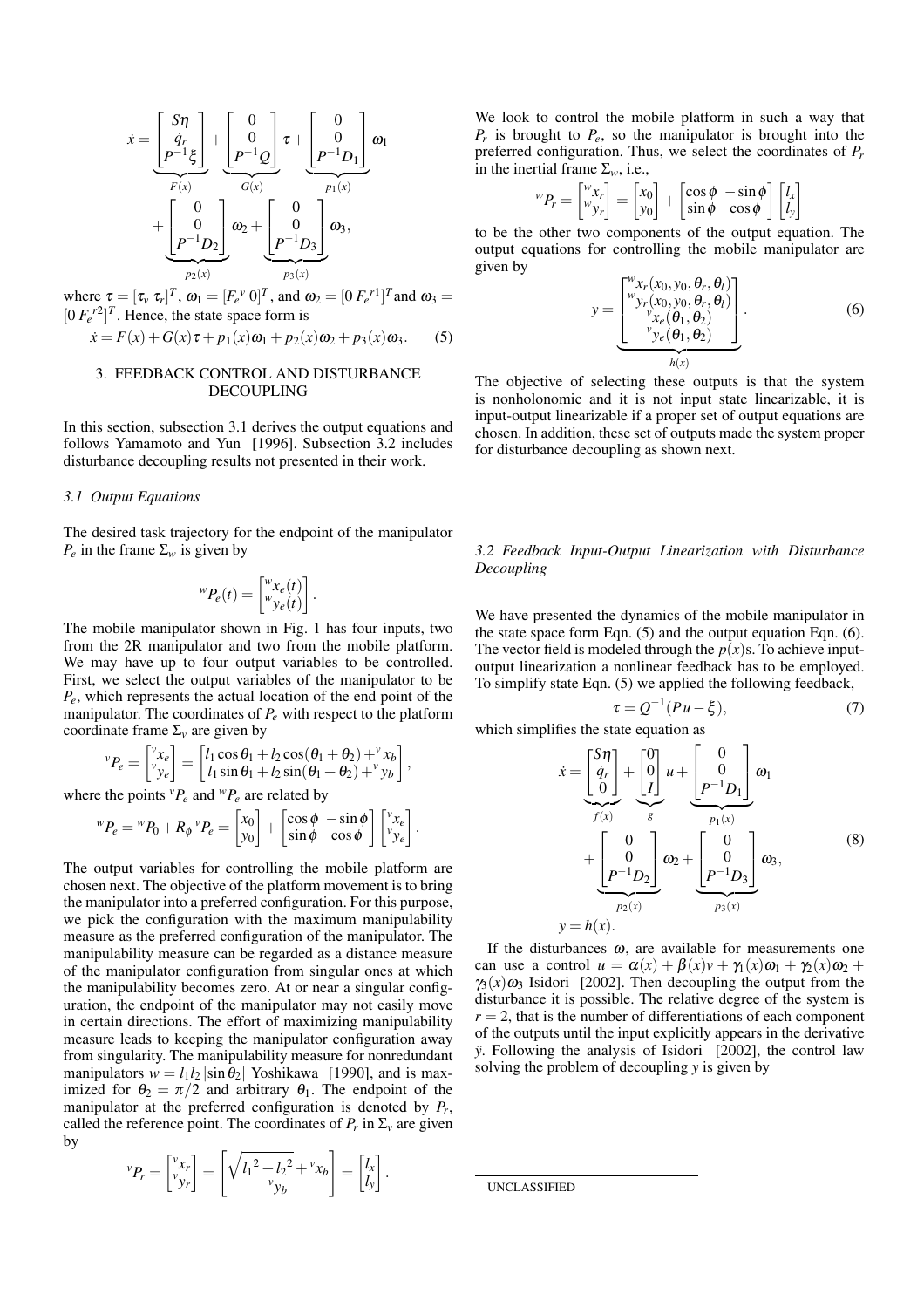$$
\alpha(x) = -\frac{L_f^2 h(x)}{L_g L_f h(x)} = -\frac{\dot{\Phi}}{\Phi} \begin{bmatrix} \eta \\ \dot{q}_r \end{bmatrix},
$$
  
\n
$$
\beta(x) = \frac{1}{L_g L_f h(x)} = \frac{1}{\Phi},
$$
  
\n
$$
\gamma_1(x) = -\frac{L_{p_1} L_f h(x)}{L_g L_f h(x)} = -P^{-1} D_1,
$$
  
\n
$$
\gamma_2(x) = -\frac{L_{p_2} L_f h(x)}{L_g L_f h(x)} = -P^{-1} D_2,
$$
  
\n
$$
\gamma_3(x) = -\frac{L_{p_3} L_f h(x)}{L_g L_f h(x)} = -P^{-1} D_3.
$$

So, the nonlinear feedback is given by

$$
u = \Phi^{-1} \left( v - \Phi \begin{bmatrix} \eta \\ \dot{q}_r \end{bmatrix} - \Phi P^{-1} \left( D_1 \omega_1 + D_2 \omega_2 + D_3 \omega_3 \right) \right). \tag{9}
$$

The matrix  $\Phi$  is presented in the Appendix. Substituting this nonlinear feedback Eqn. (9) into Eqn. (8), we obtain a linear and decoupled input-output relationship

$$
\ddot{y} = \begin{bmatrix} \ddot{y}_1 \\ \ddot{y}_2 \\ \ddot{y}_3 \\ \ddot{y}_4 \end{bmatrix} = \begin{bmatrix} v_1 \\ v_2 \\ v_3 \\ v_4 \end{bmatrix} = v.
$$

The input-output relationship is decoupled because each component of the reference input, *v<sup>i</sup>* , controls one and only one component of the output  $y_i$ . To complete the controller design, it is necessary to stabilize each of the above four subsystem with another constant feedback. Therefore, the entire controller for the mobile manipulator consists of nonlinear feedback Eqn. (7) and Eqn. (9), followed by a linear feedback. We have used a PD computed-torque control law. We look for a desired trajectory  $y_d$ , which gives  $\ddot{y} = \ddot{y}_d - K_y \dot{e} - K_p e$  with the tracking error defined as  $e = y - y_d$ . For our simulations,  $K_v = 15$  and  $K_p = 56$  were selected. Our algorithm requires the calculation of matrix operations, i.e. matrix inverse. During the simulation we tracked the condition number of the matrices in order to maintain stability. We used values of  $K_v$  and  $K_p$  that are well behaved and asymptotically decay to a constant value once the tracking errors are diminished.

# 4. DISTURBANCE FORCES

We are interested in disturbance forces that are position dependent. In this case, we have assumed that the disturbances are related to changes in the gravitational forces on the system due to the motion of the mobile manipulator over a uneven terrain. The uneven terrain is modeled as a surface function  $U(x, y)$ . The surface must be known or the robot must be equipped with a sensor that can determine the orientation of the gravity vector. The form of the terrain for the simulations in this paper is illustrated in Fig. 3 and the trajectory used for the simulations projected onto the x-y plane is indicated by the solid line. For clarity of presentation, the robot is modeled as moving along a flat surface, but subjected to a force field that would result from the uneven terrain.

A unit normal can be calculated at each point on the surface (or sensed if the robot is there) using  $n = \nabla U / ||\nabla U|| = n_x \hat{i} +$  $n_y \hat{j} + n_z \hat{k}$ . This normal vector is used to project the force due to gravity onto the *XY*-plane. The gravitational forces are given by  $W_{cart} = -m_w g\hat{k}$  for the cart,  $W_{link1} = -m_1 g\hat{k}$  and  $W_{link2} =$ −*m*2*g*ˆ*k* for each link, respectively. The forces are obtained by using

$$
F_e^{\nu} = \left(\frac{n \cdot W_{cart}}{\|n\|^2}\right) n, \tag{10}
$$

$$
F_e^{\ r1} = \left(\frac{n \cdot W_{link1}}{\|n\|^2}\right)n,\tag{11}
$$

$$
F_e^{\ r2} = \left(\frac{n \cdot W_{link2}}{\|n\|^2}\right)n. \tag{12}
$$



Fig. 2. Modeling of the disturbance forces.



Fig. 3. Disturbance forces on the mobile platform and the uneven terrain. Surface function  $U =$  $0.25\sin(0.5x)\sin(0.5y)$ .

# 5. SIMULATIONS

This section presents simulation results illustrating the effectiveness of the controller. In the simulation, individual task trajectories for the mobile platform and arm are investigated. The mobile platform is initially placed at the origin facing toward the positive *<sup>w</sup>X*-axis of the inertial frame. The initial head angle is zero,  $\phi(0) = 0$ . Platform and manipulator parameter values are given in Table 1, we have used the values used in Yamamoto and Yun [1996]. The entire system is assumed to be stationary at  $t = 0$ . The initial values are  $(x_0, y_0, \theta_r, \theta_l, \theta_1, \theta_2, \dot{\theta}_r, \dot{\theta}_l, \dot{\theta}_1, \dot{\theta}_2) = (-0.25, -0.25, 0, 0, 70,$ 

UNCLASSIFIED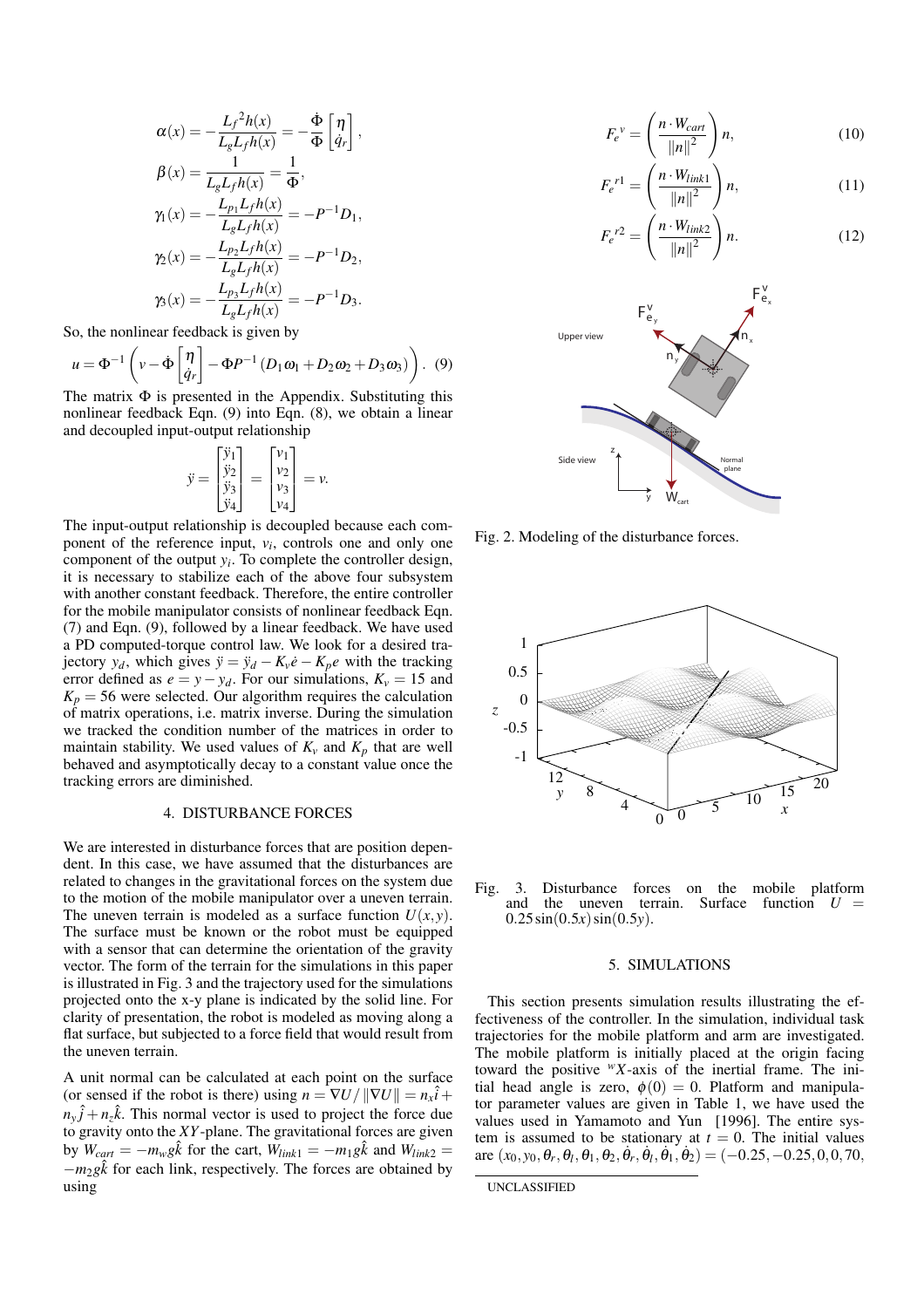Table 1. Parameters values used for the simulation

| Parameters     | Values | Units          |
|----------------|--------|----------------|
| r              | 0.075  | m              |
| h              | 0.171  | т              |
| $l_1$          | 0.4    | m              |
| $l_2$          | 0.4    | m              |
| m <sub>1</sub> | 4      | kg             |
| m <sub>2</sub> | 4      | kg             |
| $m_c$          | 94     | kg             |
| $m_w$          | 5      | kg             |
| $I_c$          | 6.609  | $kg \cdot m^2$ |
| $I_m$          | 0.135  | $kg \cdot m^2$ |
| $I_w$          | 0.010  | $kg \cdot m^2$ |
| d              |        | m              |

−70,0,0,0,0). Individual task trajectories for mobile platform and arm are  $\overline{a}$  $\overline{a}$ 

$$
{}^{w}P_{e}(t) = \begin{bmatrix} {}^{w}x_{r}(t) \\ {}^{w}y_{r}(t) \\ {}^{v}x_{e}(t) \\ {}^{v}y_{e}(t) \end{bmatrix} = \begin{bmatrix} {}^{v}x_{e}(0) + \frac{3}{10}t \\ {}^{v}y_{e}(0) + \frac{3}{20}t \\ {}^{w}x_{e}(0) \\ {}^{m}x_{e}(0) + 0.7\sin\left(\frac{\pi}{4}t\right) \end{bmatrix},
$$

where  $({}^{\nu}x_e(0), {}^{\nu}y_e(0)) = (0,0)$  and  $({}^m x_e(0), {}^m y_e(0)) = (-0.1,$ −0.1). The location of the arm base on the mobile platform are given by  $v_{x_b} = 0.01$ m and  $v_{y_b} = -0.01$ m.

The cart geometry and its center  $(+)$  are shown in Fig. 4, the straight solid line represents the mobile platform trajectory and the sinusoidal solid line represents the trajectory of the endpoint of the manipulator. Platform and arm positions are shown at different times, the total period of time for the simulation was 90 seconds. The variations of the joint angles of the manipulator during time are shown in Fig. 5. The variation of the heading angle of the platform during the simulation is shown in Fig. 6. The tracking errors are shown in Fig. 7. We have estimated the tracking error as the difference of the obtained trajectory to the desired trajectory as  $e_i(t) = y_i(t) - y_{di}(t)$ , for  $i = 1, ..., 4$ . Initially there are oscillations in the tracking error, but later are reduced to very low values as expected.

The outputs are completely decoupled from the disturbance forces; hence, the outputs do not change with the disturbances. The effect of force disturbance can be observed in the torques required during the motion of the system. The disturbance forces has been implemented assuming a surface  $U = 0.25 \sin(0.5x) \cos(0.5y)$  and forces were calculated using the methodology discussed in Section 4. The disturbance force components on the mobile platform during time are shown in Fig. 8. The computed torques for control are shown in Fig. 9.

The disturbance force components on the arm links are shown in Fig. 10. The computed torques for control are shown in Fig. 11. It can be observed that the disturbances are satisfactorily managed by the linear control applied to the linear inputoutput relationship.

### 6. CONCLUSIONS

We have presented the solution to the disturbance decoupling problem for a system with a manipulator mounted on a mobile





Fig. 4. Motion of the mobile platform and arm during individual task trajectories. Solid straight line, linear task trajectory; Solid sinusoidal line, tip of the arm;  $+, P_0$ ; dashed square; mobile platform position.



Fig. 5. Joint angles of the manipulator in time.



Fig. 6. Heading angle of the mobile platform in time.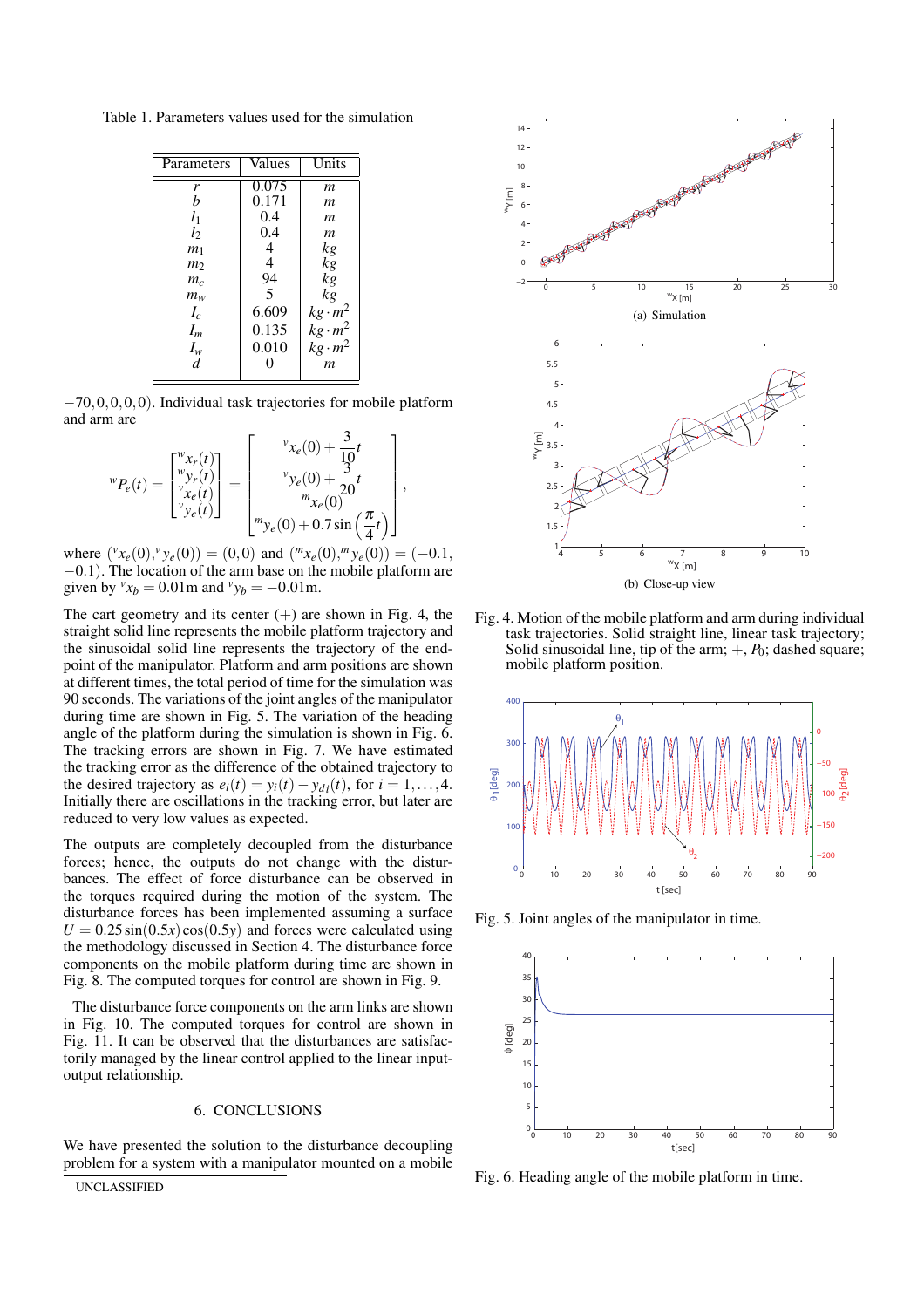

Fig. 7. Tracking errors.



Fig. 8. Disturbance forces on the platform.



Fig. 9. Computed platform torques for the platform.



Fig. 10. Disturbance forces on the arm links.

platform. The efficacy of the approach is illustrated by imposing a force field on the system that would result from the mobile platform traversing uneven terrain. Future work will involve incorporating recent results of the authors related to the control of mechanical systems and the notion of dynamic singularities Goodwine and Nightingale [2010] in order to extend these results to more complicated systems. Also, a experimental study



Fig. 11. Computed arm joint torques.

on a real mobile manipulator system will be made to implement our algorithm and enforce our results.

# ACKNOWLEDGEMENTS

This material is based upon work supported by the U.S. Army TACOM Life Cycle Command under Contract No. W56HZV-08-C-0236, through a subcontract with Mississippi State University, and was performed for the Simulation Based Reliability and Safety (SimBRS) research program.

## **REFERENCES**

- D. P. Papadopoulos and P. N. Paraskevopoulos. Decoupling Techniques applied to the design of a controller for an unregulated synchronous machine. *General, Transmission and Distribution, IEE Proceedings C*, 132(6):277–280, 1985.
- H. Nijmeijer and A. Van Der Schaft. The disturbance decoupling problem for nonlinear control systems. *IEEE Transactions on Automatic Control*, AC-28(5):621–623, 1983.
- M. B. Estrada and M. Malabre. Necessary and sufficient conditions for disturbance decoupling with stability using PID control laws. *IEEE Transactions on Automatic Control*, 44(6):1311–1315, 2002.
- Z. Gao. Active disturbance rejection control: A paradigm shift in feedback control system design. *Proceedings of the American Control Conference*, 14-16 June:2399–2405, 2006.
- A. Nikoobin and H. N. Rahimi. Analyzing the wheeled mobile manipulators with considering the kinematics and dynamics of the wheels. *International Journal of Recent Trends in Engineering*, 1(5):90–92, 2009.
- H. A. Zhu, C. L. Teo, G. S Hong, and A. N. Poo. Motion control of robotic manipulators with disturbance decoupling. *Second IEEE Control applications*, 1:397–402, 1993.
- M. W. Chen and A. M. S. Zalzala. Dynamic modeling and genetic based trajectory generation for non-holonomic mobile manipulators. *Control Engineering Practice*, 5(1):39– 48, 1997.
- C. Wang and V. Kumar. Velocity control of mobile manipulators. *Proceedings IEEE Int. Robotics and Automation*, 2:713–718, 1993.
- J. H. Chung and S. A. Velinsky. Modeling and control of a mobile manipulator. *Robotica*, 16:607–613, 1998.
- Y. Yamamoto and X. Yun. Effect of the dynamic interaction on coordinated control of mobile manipulators. *IEEE Transactions on robotics and automation*, 12(5):816–824, 1996.

UNCLASSIFIED